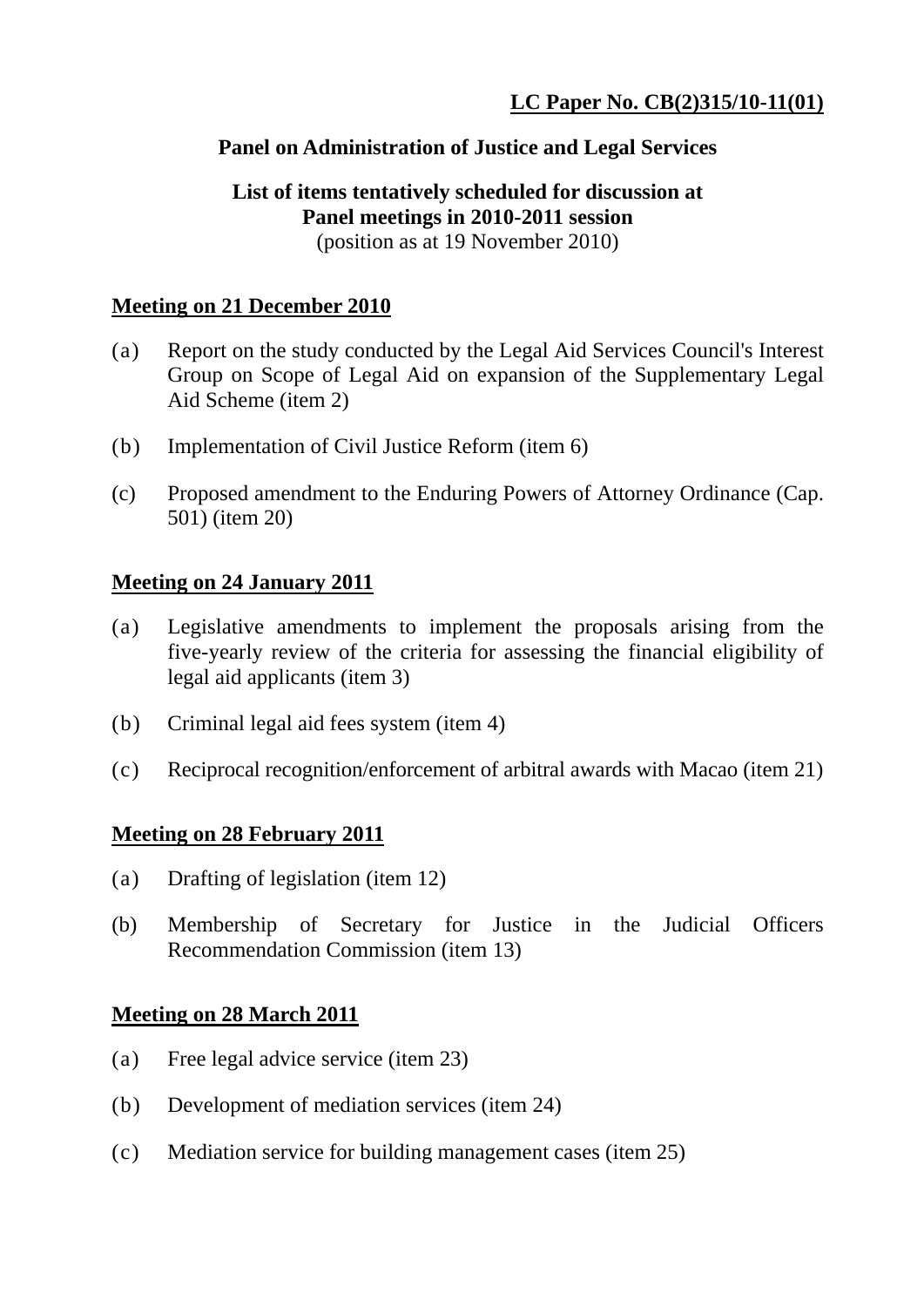$- 2 - 1$ 

## **Meeting on 14 April 2011**

- (a) The trend of legislative proposals being put forward by the Administration in the form of subsidiary legislation (item 17)
- (b) Reciprocal recognition/enforcement of matrimonial judgments with the Mainland (item 22)

## **Meeting on 23 May 2011**

- (a) Applicability of Hong Kong Special Administrative Region ("HKSAR") laws to offices set up by the Central People's Government in HKSAR (item 1)
- (b) Framework Agreement on Hong Kong/Guangdong Co-operation relating to co-operation on legal matters (item 15)
- (c) Law Reform Commission Report on Hearsay in Criminal Proceedings (item 9) (May or June 2011)

#### **Meeting on 27 June 2011**

- (a) The role of the Judiciary in the adjudication system under the Control of Obscene and Indecent Articles Ordinance (item 8)
- (b) Proposed construction of the West Kowloon Law Courts Building (item 18)
- (c) Appointment of serving Justices of Appeal as non-permanent judges of the Court of Final Appeal ("CFA") and judicial manpower situation in CFA and other levels of courts (item 14) (second quarter of 2011)

#### **Timing for discussion - to be decided**

- (a) Professional Indemnity Scheme of the Law Society (item 5)
- (b) Inclusion of the statutory Independent Police Complaints Council under the purview of The Ombudsman (item 7)
- (c) Implementation of the scheme for granting higher rights of audience to solicitors (item 10)
- (d) Consultation Paper on Double Jeopardy published by the Double Jeopardy Subcommittee of the Law Reform Commission (item 11)